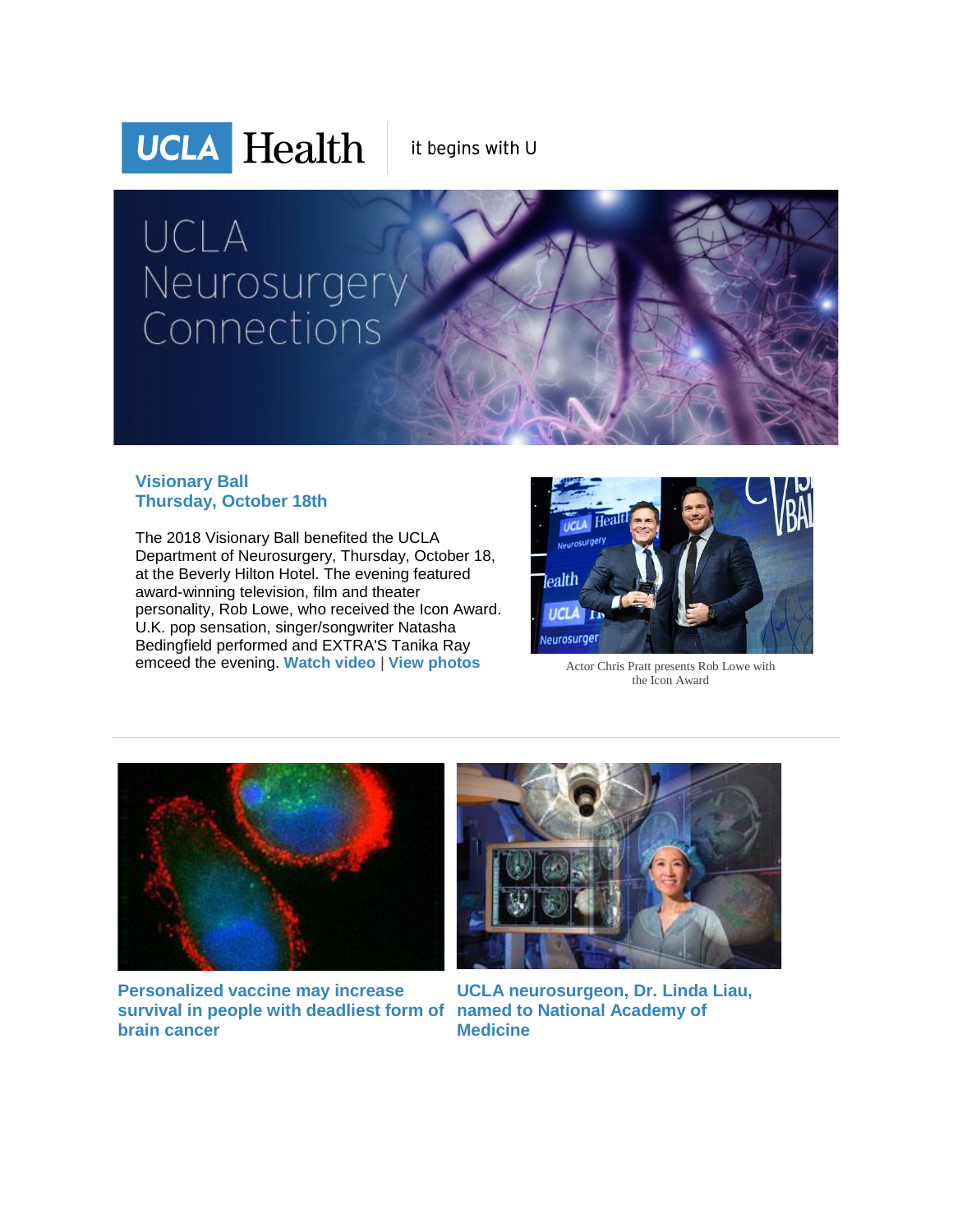



**[Immunotherapy offers a promising bet](http://r20.rs6.net/tn.jsp?f=001HTitzKaBuRaeLB-J3Brb1sbLcSokk24L9fxqqCD6Yltxl9uEJtXfJwztEOS31wg-8Ur7jN4gmtncS3KfifSCUGAofqnJ2wbNWR2zZqfXwcHHh6zmCic8akhY0Lk3jqBT6xJ0XX1We5mGHgKPg1H9MM9Ue9btcpC_46pUjnEt1lOfzoaOPsIXUOUqyT__Wu_98a3zqTou6JmBm8koax_ktw==&c=JCFhazPvQwuxAqsFcrLTLPluG2JCeL8_0X2wikmhDRfcezPFO7kYYA==&ch=HLOjzZAnaV-YdcSiCa64qwqfkpzeg6U3WeH4XMKYzhhWcuuzUJ-cIg==)  [against brain cancer](http://r20.rs6.net/tn.jsp?f=001HTitzKaBuRaeLB-J3Brb1sbLcSokk24L9fxqqCD6Yltxl9uEJtXfJwztEOS31wg-8Ur7jN4gmtncS3KfifSCUGAofqnJ2wbNWR2zZqfXwcHHh6zmCic8akhY0Lk3jqBT6xJ0XX1We5mGHgKPg1H9MM9Ue9btcpC_46pUjnEt1lOfzoaOPsIXUOUqyT__Wu_98a3zqTou6JmBm8koax_ktw==&c=JCFhazPvQwuxAqsFcrLTLPluG2JCeL8_0X2wikmhDRfcezPFO7kYYA==&ch=HLOjzZAnaV-YdcSiCa64qwqfkpzeg6U3WeH4XMKYzhhWcuuzUJ-cIg==)**

**[Heart of the Brain Gala helps to search](http://r20.rs6.net/tn.jsp?f=001HTitzKaBuRaeLB-J3Brb1sbLcSokk24L9fxqqCD6Yltxl9uEJtXfJwztEOS31wg-IhB3ljHC6GuEELr7KiWokz2NaKu7GgS58YqIIosP6rKzeoXuvQIHbsGGZHhgmVzWIyXw899uGwROnThtLhdjHvQIjJOkRmbcqr5nx1VRin94CLmNyMJ7DberZdQ8PjeaQ6MdqJfqzsJ1UNFhQiaU5ZnDqq7W5csI&c=JCFhazPvQwuxAqsFcrLTLPluG2JCeL8_0X2wikmhDRfcezPFO7kYYA==&ch=HLOjzZAnaV-YdcSiCa64qwqfkpzeg6U3WeH4XMKYzhhWcuuzUJ-cIg==)  [for a cure to brain cancer](http://r20.rs6.net/tn.jsp?f=001HTitzKaBuRaeLB-J3Brb1sbLcSokk24L9fxqqCD6Yltxl9uEJtXfJwztEOS31wg-IhB3ljHC6GuEELr7KiWokz2NaKu7GgS58YqIIosP6rKzeoXuvQIHbsGGZHhgmVzWIyXw899uGwROnThtLhdjHvQIjJOkRmbcqr5nx1VRin94CLmNyMJ7DberZdQ8PjeaQ6MdqJfqzsJ1UNFhQiaU5ZnDqq7W5csI&c=JCFhazPvQwuxAqsFcrLTLPluG2JCeL8_0X2wikmhDRfcezPFO7kYYA==&ch=HLOjzZAnaV-YdcSiCa64qwqfkpzeg6U3WeH4XMKYzhhWcuuzUJ-cIg==)**

#### **Heroes of Hope Race for Research November 11, 2018**

Join us at Dockweiler State Beach for a 5K/10K & iDance4aCURE Kid's Fun Run (with SuperHero Capes and Tutus for all Fun Run Participants) Plus Kids Zone and Wellness Expo. Participant projections reflect thousands of runners and walkers, and will feature guest appearances from professional athletes, brain tumor survivors, prominent healthcare professionals, and celebrities...all in the name of finding a cure! **[Learn more and register »](http://r20.rs6.net/tn.jsp?f=001HTitzKaBuRaeLB-J3Brb1sbLcSokk24L9fxqqCD6Yltxl9uEJtXfJwztEOS31wg-V4dOPmRKuP5hh4Bnu1jTib2P_2_6fwDmOSbykCidbge9yNkcS03NeGXyq-BhB-VWlTYQSQ8HZXoercU1K0eJk6Uw9r6OXMNlW_YRXd2fjjp8KYfBBwGS8sV4xc85DgssMpzp-MtgrVlLesTeV5ENwhS5qjwtPaC9PALhbtHyf_E=&c=JCFhazPvQwuxAqsFcrLTLPluG2JCeL8_0X2wikmhDRfcezPFO7kYYA==&ch=HLOjzZAnaV-YdcSiCa64qwqfkpzeg6U3WeH4XMKYzhhWcuuzUJ-cIg==)**



### **Faculty Spotlight**

#### **Richard Everson, MD**

Dr. Everson has expertise in the surgical treatment of primary and metastatic tumors of the brain, spine and skull base. He works with multidisciplinary oncology teams to individualize patient treatments. **[Read more »](http://r20.rs6.net/tn.jsp?f=001HTitzKaBuRaeLB-J3Brb1sbLcSokk24L9fxqqCD6Yltxl9uEJtXfJwztEOS31wg-2saCLuUpOix2D35KUhKghTqetbo8gvoNCbZ8HhO_QUT6maL2rYQuXRNl90wStPO1bey7GI0DBoA53px8MmWGwL_vQYPKD3dcUNglEsi1ynib3xT6pV_frtKPzk2lTPeudblUYfYSJhQ=&c=JCFhazPvQwuxAqsFcrLTLPluG2JCeL8_0X2wikmhDRfcezPFO7kYYA==&ch=HLOjzZAnaV-YdcSiCa64qwqfkpzeg6U3WeH4XMKYzhhWcuuzUJ-cIg==)**

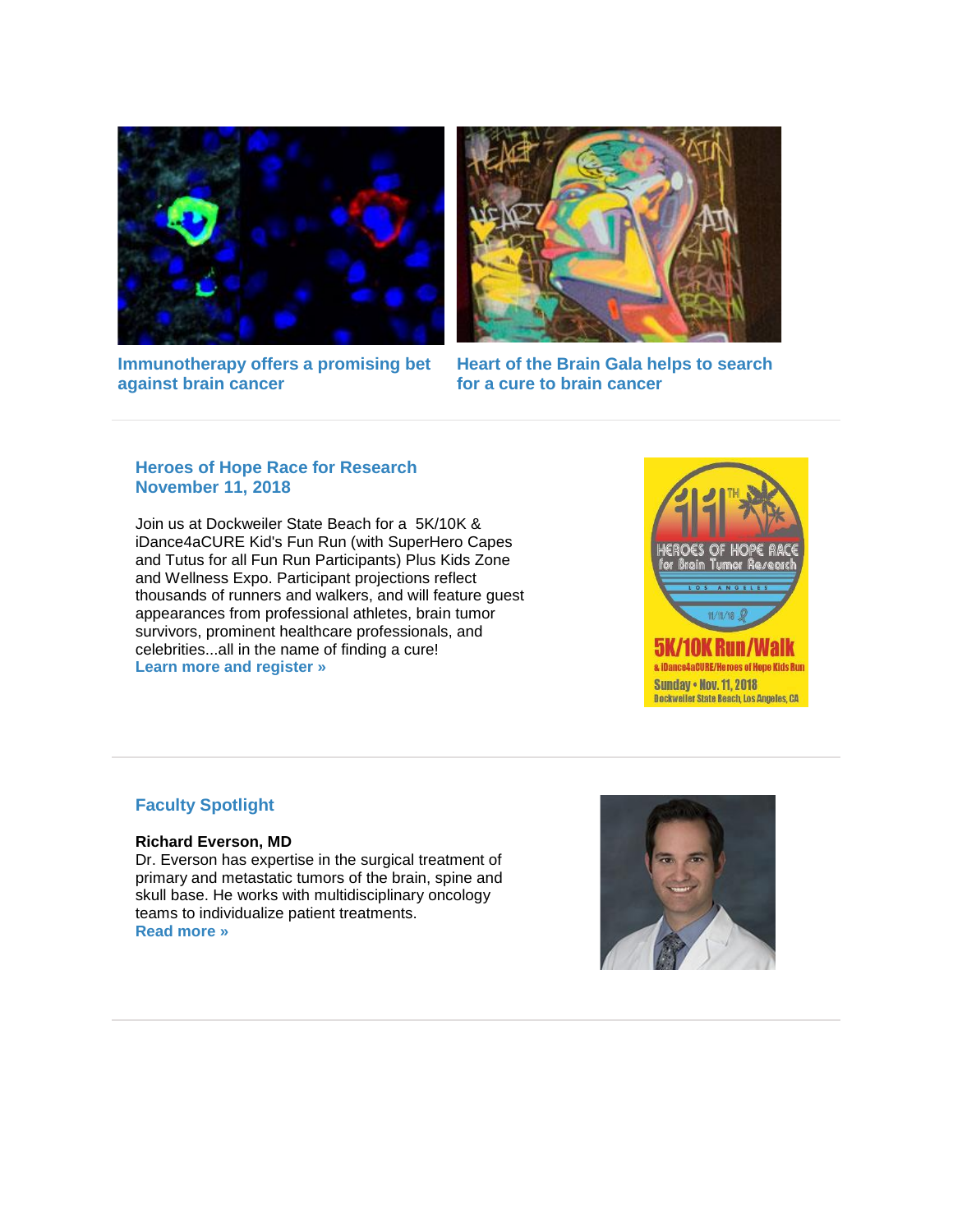#### **Program Spotlight**

#### **UCLA Brain Tumor Center**

The UCLA Brain Tumor Center is part of a prestigious network of scientists, researchers and physicians, all of whom share the same goal: delivering today's best available treatments, while also working towards a cure. With a history spanning more than 20 years, our program ranks among the best in the country. **[Learn more »](http://r20.rs6.net/tn.jsp?f=001HTitzKaBuRaeLB-J3Brb1sbLcSokk24L9fxqqCD6Yltxl9uEJtXfJwztEOS31wg-X651WLauiY9tl1W5nNVk7-ao1t99fC7pPvhqjzi0CiqFr2D9tuUTec5DqJ5yZzU6F7M-RfooFZpgZIguI5NsBCjDu0XqRKogf5mzAaALEzNX1df3mpcci7H-K8-Mpw2RV8lmnU-6dnWRPWkPuWYPuw==&c=JCFhazPvQwuxAqsFcrLTLPluG2JCeL8_0X2wikmhDRfcezPFO7kYYA==&ch=HLOjzZAnaV-YdcSiCa64qwqfkpzeg6U3WeH4XMKYzhhWcuuzUJ-cIg==)**



- \$250,000 interdepartmental seed grant looking at immune markers within brain metastases to find novel ways to battle metastatic brain tumors
- \$715,000 to help fund a new clinical trial in glioblastoma patients with personalized dendritic cell vaccine together with the checkpoint blockade inhibitor, PD-1 - Dr. Prins

#### **[Read more about grant funding »](http://r20.rs6.net/tn.jsp?f=001HTitzKaBuRaeLB-J3Brb1sbLcSokk24L9fxqqCD6Yltxl9uEJtXfJwztEOS31wg-L66ZhiRME5Zo3VChg8W1MBM9KFuQtL4vtE6AuWoA_ymIdtjhLxUoA-x3iigtzLRGWxUTS8aVl-WfwlIG5y31SNymtSx9ErwNTkF1X53-Kh5OtsXXipZSo548iUYHC7VonZkfQpAOoRZKlzwQn_z79A==&c=JCFhazPvQwuxAqsFcrLTLPluG2JCeL8_0X2wikmhDRfcezPFO7kYYA==&ch=HLOjzZAnaV-YdcSiCa64qwqfkpzeg6U3WeH4XMKYzhhWcuuzUJ-cIg==)**

#### **Research Grant Funding Upcoming Projects/Events**

#### **Projects**

- Novel Strategies for Targeting Malignant Meningiomas
- Neoadjuvant Stereotactic Radiation Therapy for Resectable Brain **Metastases**

#### **Events**

- [Brain Tumor Run](http://r20.rs6.net/tn.jsp?f=001HTitzKaBuRaeLB-J3Brb1sbLcSokk24L9fxqqCD6Yltxl9uEJtXfJwztEOS31wg-V4dOPmRKuP5hh4Bnu1jTib2P_2_6fwDmOSbykCidbge9yNkcS03NeGXyq-BhB-VWlTYQSQ8HZXoercU1K0eJk6Uw9r6OXMNlW_YRXd2fjjp8KYfBBwGS8sV4xc85DgssMpzp-MtgrVlLesTeV5ENwhS5qjwtPaC9PALhbtHyf_E=&c=JCFhazPvQwuxAqsFcrLTLPluG2JCeL8_0X2wikmhDRfcezPFO7kYYA==&ch=HLOjzZAnaV-YdcSiCa64qwqfkpzeg6U3WeH4XMKYzhhWcuuzUJ-cIg==) Nov 11, 2018
- NCI SPORE Retreat January, 2019

### **UCLA MD Chat Webinars**

View the UCLA Department of Neurosurgery's collection of webinars on demand.

Topics include:

- Treatment of Brain Metastates
- Meningiomas
- Treatment options for Pituitary Tumors
- Treatment Options for Moyamoya
- Sports Concussions in Youth
- Hemispherectomy

#### **[Watch Videos »](http://r20.rs6.net/tn.jsp?f=001HTitzKaBuRaeLB-J3Brb1sbLcSokk24L9fxqqCD6Yltxl9uEJtXfJ3MfmXhJzCcuGAT27HgS4_mkNwq8ExDRG0unvnZdZyE61XTwBNaRlH64P-iFt0wgaUpLNkxdJXTB_IW8Q1JufG8Qlc4DRjsDnkol78M5jI5Zepd2SCithKA63W5cBTkX0nwEHRvoxPvI&c=JCFhazPvQwuxAqsFcrLTLPluG2JCeL8_0X2wikmhDRfcezPFO7kYYA==&ch=HLOjzZAnaV-YdcSiCa64qwqfkpzeg6U3WeH4XMKYzhhWcuuzUJ-cIg==)**